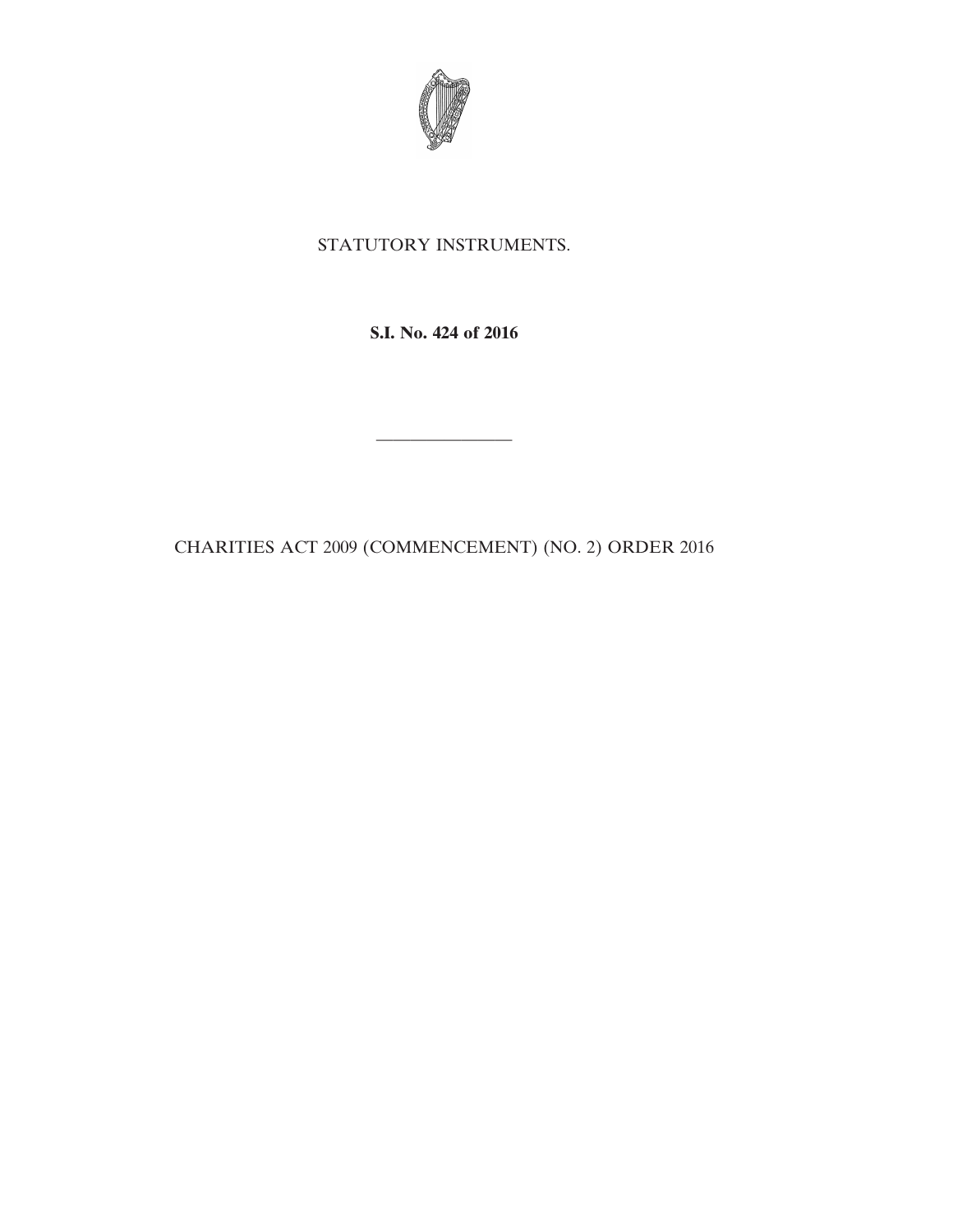## CHARITIES ACT 2009 (COMMENCEMENT) (NO. 2) ORDER 2016

I, FRANCES FITZGERALD, Minister for Justice and Equality, in exercise of the powers conferred on me by section 1(2) of the Charities Act 2009 (No. 6 of 2009) (as adapted by the Community, Rural and Gaeltacht Affairs (Alteration of Name of Department and Title of Minister) Order 2010 (S.I. No. 215 of 2010)) and the Charities (Transfer of Departmental Administration and Ministerial Functions) Order 2011 (S.I. No. 194 of 2011), hereby order as follows:

1. This Order may be cited as the Charities Act 2009 (Commencement) (No. 2) Order 2016.

2. The 15th day of August 2016 is appointed as the day on which sections 91 and 92 of the Charities Act 2009 (No. 6 of 2009) shall come into operation.



GIVEN under my Official Seal, 30 July 2016.

> FRANCES FITZGERALD, Minister for Justice and Equality.

*Notice of the making of this Statutory Instrument was published in "Iris Oifigiúil" of* 5*th August*, 2016.